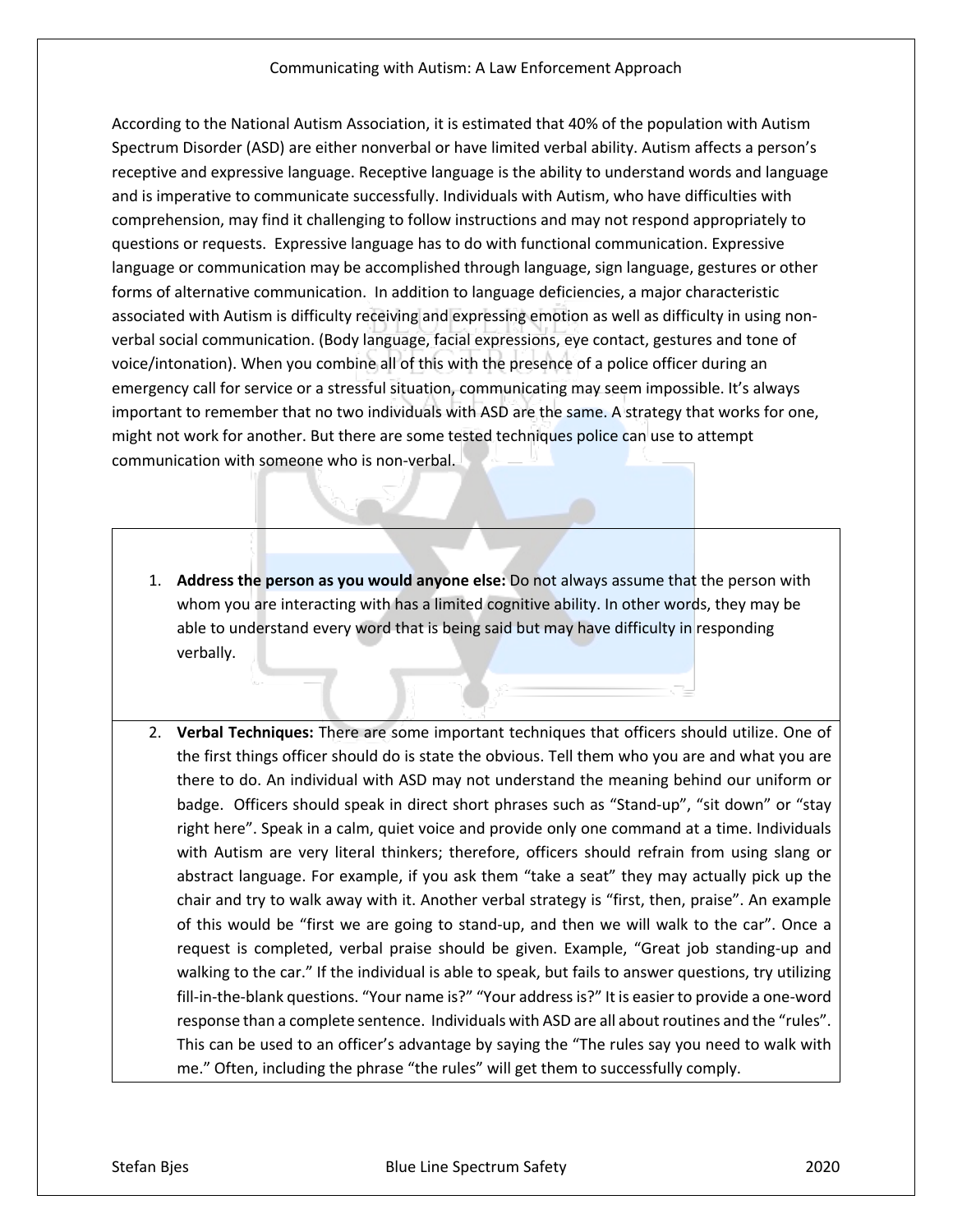- 3. **Echolalia/Scripting:** Echolalia is the repetition of phrases or words and is one of the most common characteristics of communication in people with ASD. Immediate echolalia is when the person with ASD repeats back something immediately. An example would be "Are you hurt?" and the person would respond with "You are hurt". In this instance the person may actually be hurt but may not have the ability to respond with an appropriate response like "Yes, I am hurt". Scripting is where a person with ASD memorizes phrases from books, movies or videos and those phrases are repeated after a period of time following the hearing of a phrase. The recited phrase may or may not be appropriate for the situation. In some instances, echolalia and scripting may have a purpose. It is important to listen to what is being said. It may give an officer some insight into what they are thinking or feeling.
- 4. **Model the desired behavior:** For a police officer, this may include demonstrating what you want someone to do. This may be standing up, sitting down, getting into a car or demonstrating a calm demeanor. The demeanor of the officer can significantly influence a positive or negative response from the person. It is important to remember that calm brings calm. If the person with ASD is demonstrating negative behavior, such as screaming, knocking items over, or banging on things, it should be ignored, if it is safe to do so. If an officer acknowledges the negative behavior it serves as reinforcement and the behavior will continue.
- 5. **Consider Using Assistive Devices/Visuals:** There are many types of assistive devices available that are designed to help children and adults with ASD who struggle to communicate. The simplest form of a no-tech assistive device is pencil and paper. My department has started to carry a dry erase board/marker (no-tech assistive device) in our squad cars. This can be used to communicate through written words or pictures. The dry erase board can also be used as a calming strategy by letting the person draw on the board. Departments could also consider using PECS cards (Picture Exchange Communication System). These cards contain visuals of particular actions or requests and can be designed to focus on police related interactions. There are also many apps that can be downloaded directly to your phone or tablet that provide different types of visuals.

6. **Give extra time for a response:** If the person you are interacting with doesn't respond immediately to your question, do not assume they haven't heard or understood you.